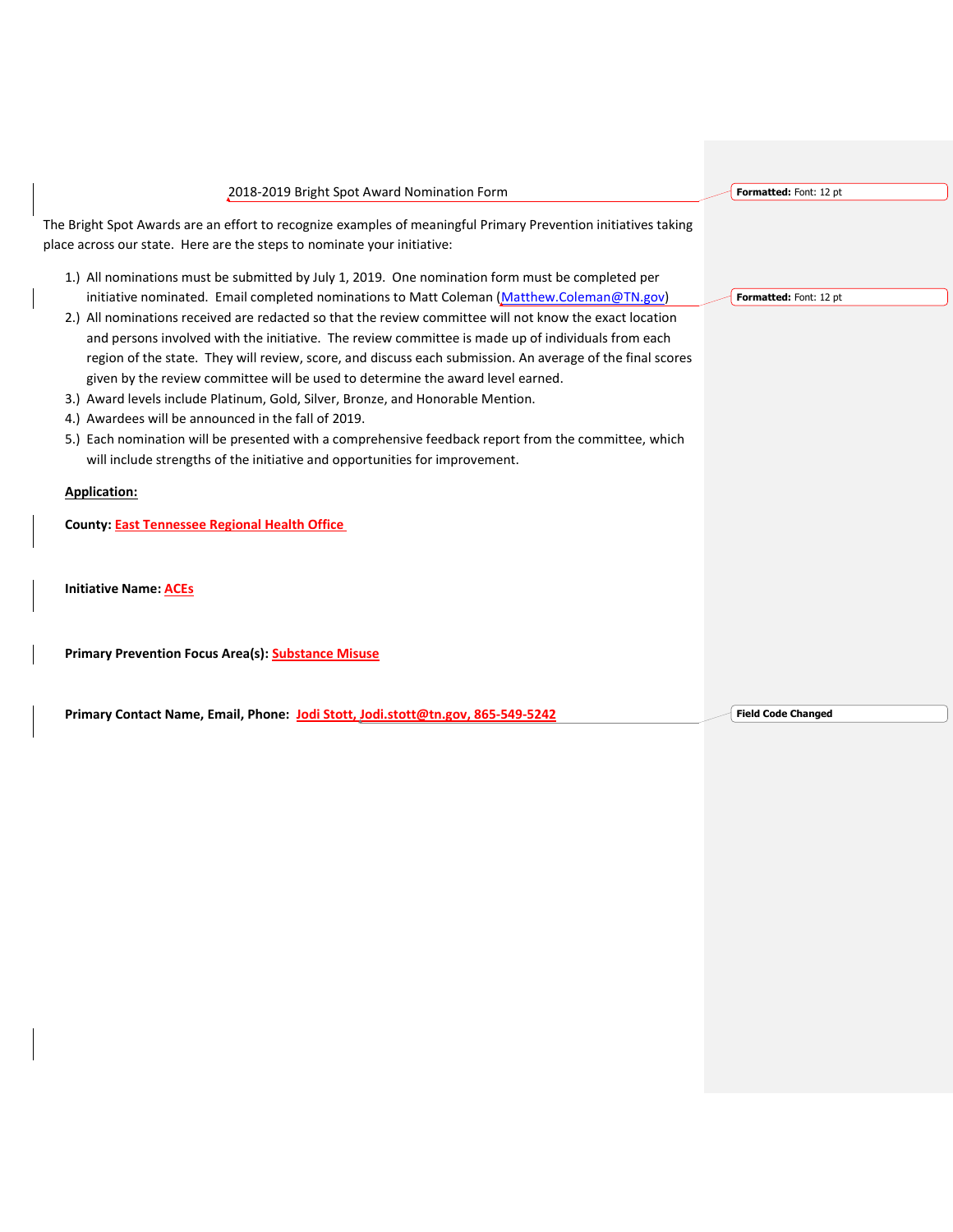## **Bright Spot Award Questions**

## **Please explain why you think this initiative should be considered for the TDH Bright Spot Awards.** (150 words max); (10 points available)

- $\bullet$  The CDC describes ACEs as, "Adverse Childhood Experiences (ACEs) is the term used to describe all  $\bullet$ types of abuse, neglect, and other potentially traumatic experiences that occur to people under the age of 18. Adverse Childhood Experiences have been linked to: risky health behaviors, chronic health conditions, low life potential, and early death. The East Tennessee Regional Health Office decided to form a work group to help combat the growing number of children in our region that have high ACEs scores. Seven regional office staff members have attended training hosted by the Tennessee Commission on Children and Youth to become facilitators to take the Building Stronger Brian's Framwork to our local communities. Our goal is to bring awareness to ACEs.
- https://www.cdc.gov/violenceprevention/childabuseandneglect/acestudy/aboutace.html

**Why is this initiative important to your community? Is this initiative contributing to a policy, systems, and/or environmental change<sup>1</sup> in the community?** (300 words max); (75 points available)

- ACEs is important to our community, because it effects everyone. We see patient's in our clinics that need extra love and attention. Our committee has presented the Building Stronger Brains Framework to all 15 of our local health councils. We've even presented this information to our local Coordinated Schools Health Coordinators. Our goal is to bring awareness to ACEs, and educate as many people as we can. After one presentation at a local school the school district decided to have a designated teacher at each school that was responsible for helping any child that was identified by another teacher as needing extra care and attention due to a difficult circumstance. By educating teachers and community partners on the importance of ACEs we hope to shift their thinking of what is wrong with this child to what has happened to this child.
- ACEs has a lasting impact on a child including: injury, mental health, maternal health, infectious disease, chronic disease, and risky behaviors (https://www.cdc.gov/violenceprevention/childabuseandneglect/acestudy/aboutace.html). Our hope is to bring awareness to ACEs in our communities, and help support those that are trying to build resiliency in local youth.

**Formatted:** Font: 12 pt

**Formatted:** List Paragraph, Bulleted + Level: 1 + Aligned at: 0.5" + Indent at: 0.75"

**Formatted:** Font: 12 pt **Formatted:** Font: 12 pt

**Formatted:** List Paragraph, Bulleted + Level: 1 + Aligned at: 0.5" + Indent at: 0.75"

 $\overline{a}$ 

<sup>&</sup>lt;sup>1</sup> Policy, systems and environmental change is a way of modifying the environment to make healthy choices practical and available to all community members. By changing laws and shaping physical landscapes, a big impact can be made with little time and resources. By changing policies, systems and/or environments, communities can help tackle health issues like obesity, diabetes, cancer and other chronic diseases [\(http://www.cookcountypublichealth.org/files/CPPW/PSE%20Change.pdf\)](http://www.cookcountypublichealth.org/files/CPPW/PSE%20Change.pdf)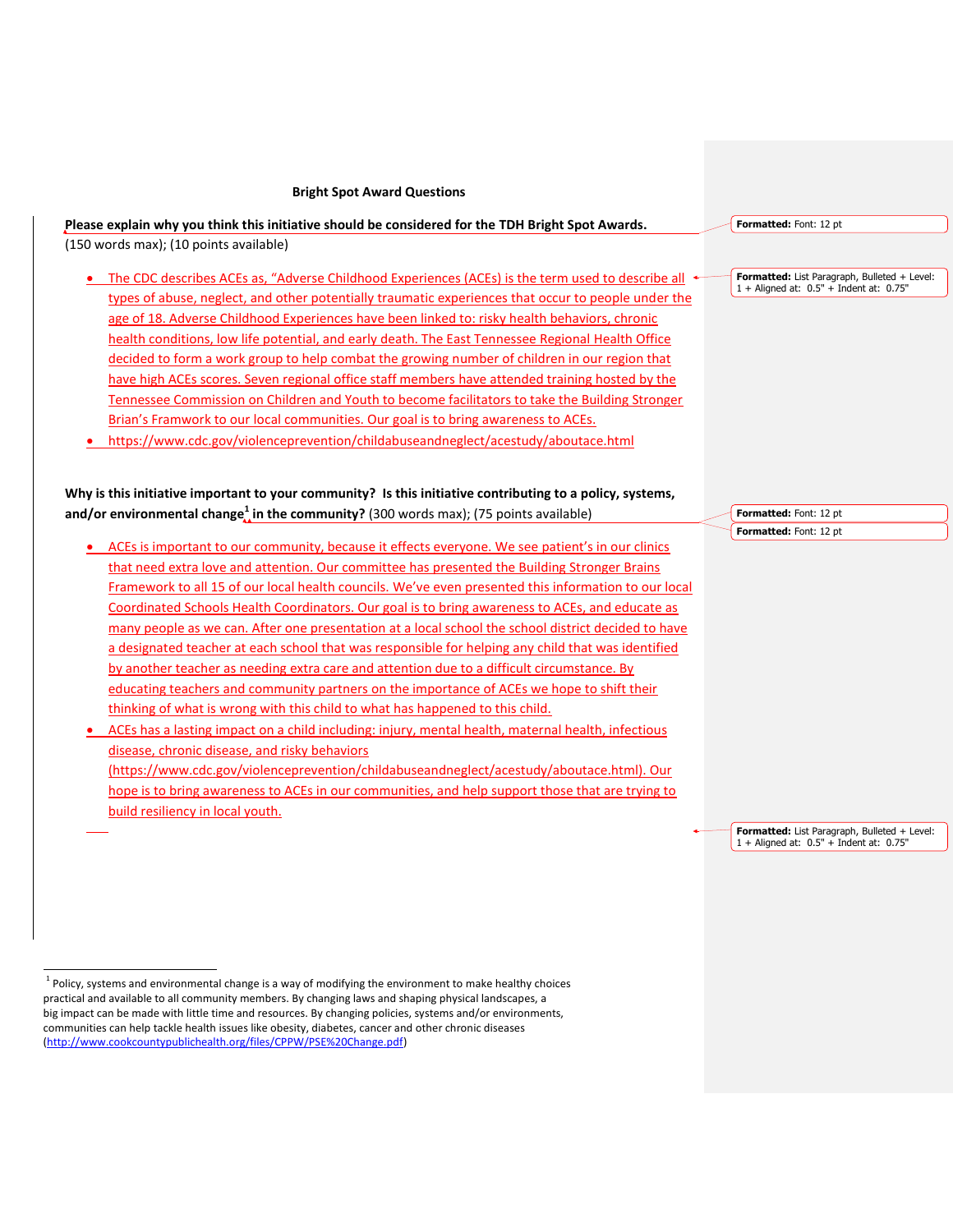| What are the SMART objective goals and major purpose(s) of this initiative? (SMART objectives are<br>Specific, Measurable, Attainable, Relevant, and Time Bound. Example: By May 2019; all soft drink | Formatted: Font: 12 pt                                                                      |
|-------------------------------------------------------------------------------------------------------------------------------------------------------------------------------------------------------|---------------------------------------------------------------------------------------------|
| machines in Lauderdale County Schools will be turned off during the school day, per school board                                                                                                      |                                                                                             |
| policy.) (300 words max); (10 points available)                                                                                                                                                       |                                                                                             |
|                                                                                                                                                                                                       |                                                                                             |
| • By July 2019, this project aims to raise awareness in the community about ACE's and the possible                                                                                                    | Formatted: List Paragraph, Bulleted + Level:                                                |
| consequences of ACE's including substance abuse.                                                                                                                                                      | $1 +$ Aligned at: $0.5"$ + Indent at: 0.75"                                                 |
|                                                                                                                                                                                                       |                                                                                             |
| What is the annual budget and funding source for this initiative? If no funding is available, how have you                                                                                            |                                                                                             |
| implemented or sustained the initiative? (150 words max); (5 points available)                                                                                                                        |                                                                                             |
|                                                                                                                                                                                                       |                                                                                             |
| There is no annual budget for this initiative. Any materials we need can be printed or ordered from $\cdot$                                                                                           | Formatted: List Paragraph, Bulleted + Level:<br>1 + Aligned at: 0.5" + Indent at: 0.75"     |
| the Tennessee Commission on Children and Youth. Otherwise we do not receive any funding or                                                                                                            |                                                                                             |
| resources.                                                                                                                                                                                            | Formatted: Font: 12 pt, Bold                                                                |
|                                                                                                                                                                                                       | Formatted: Font: 12 pt                                                                      |
| Have community partners helped with the initiative? What are the roles of these partners? (300 words                                                                                                  |                                                                                             |
| max); (20 points available)                                                                                                                                                                           |                                                                                             |
|                                                                                                                                                                                                       |                                                                                             |
| We've created new community partnerships by presenting at each local health council. We've                                                                                                            | Formatted: List Paragraph, Bulleted + Level:<br>$1 +$ Aligned at: $0.5"$ + Indent at: 0.75" |
| received referrals from these presentations to speak with providers and school system staff. To                                                                                                       |                                                                                             |
| date, we've presented to over 100 people in our communities. After each presentation the                                                                                                              |                                                                                             |
| facilitator will leave their contact information. We ask that the community partners send us                                                                                                          |                                                                                             |
| referrals for other groups that we can present to. We've received referrals to speak to a couple of                                                                                                   |                                                                                             |
| school systems, and our Coordinated School Health Coordinators. The role of our community                                                                                                             |                                                                                             |
| partners is to help spread the word about ACEs, and help us get referrals. Our hope is to eventually                                                                                                  |                                                                                             |
| provide training to school staff (nurses, administrators, teachers, guidance counselors, etc) during                                                                                                  |                                                                                             |
| their in-service days at the beginning of the school year.                                                                                                                                            | Formatted: Font: 12 pt, Bold                                                                |
|                                                                                                                                                                                                       | Formatted: Font: 12 pt                                                                      |
| Describe your staff's involvement, including the interdisciplinary team approach taken with this                                                                                                      |                                                                                             |
| initiative? Begin with the planning process; explain staff roles in planning and implementing the                                                                                                     |                                                                                             |
| initiative. Discuss how you foster creative scheduling so that clinical staff can lend their expertise? (350                                                                                          |                                                                                             |
| words max); (20 points available)                                                                                                                                                                     |                                                                                             |
|                                                                                                                                                                                                       |                                                                                             |
| Our ACES committee was started from concerns raised by observation from our Home Visiting Program staff.                                                                                              | Formatted: Font: 12 pt, Not Bold                                                            |
| The homes they are typically in are affected by poverty, substance abuse, mental health issues, unsafe sleep                                                                                          |                                                                                             |
| practices and unstable family environments among other things that could be the result of ACE's in their past                                                                                         |                                                                                             |
| as well as to contribute to ACE's in the next generation. The East Region FHW staff is comprised of many                                                                                              |                                                                                             |
| programs that focus on a family's health and wellness. They a decided they needed to raise awareness and                                                                                              |                                                                                             |
| educate the community on the importance of this issue that affects so many facets of our population. Our                                                                                              |                                                                                             |
| committee includes nurses, nutritionists, Child Fatality, QI, Administration and Children's Special Services,                                                                                         |                                                                                             |
| most who have been trained as facilitators for ACE's/Building Stronger Brains. We have created an ACE's                                                                                               |                                                                                             |
| calendar for referrals so the committee will be aware of the needs and volunteer for these events as their                                                                                            |                                                                                             |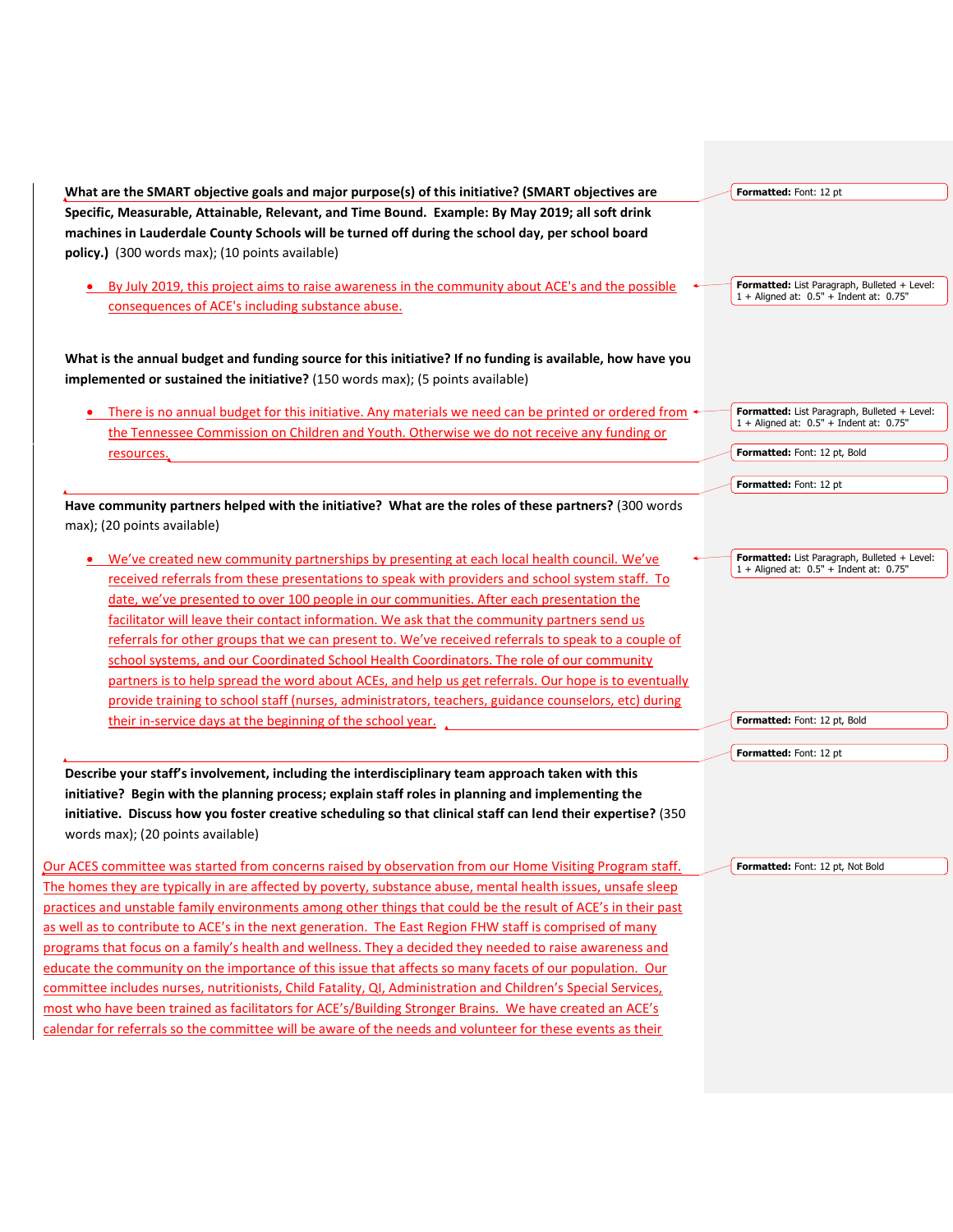schedule allows. The committee also meets about every 6 weeks to discuss new business and evaluate events that we have participated in.

Everyone on our committee serves an important role whether it be to present to a community group, help with set-up for the presentation, help with paperwork following the presentation, or help manage referrals that we receive. Everyone has a task delegated to them to help the committee run smoothly. In addition to using the group calendar, we also have a group email for correspondence to help keep up with who is going where/who is doing what. Everyone is able to pick presentation day/times based on their schedule. We have the ability to make our schedules a little more flexible when we need to. Whether it be an evening presentation, an early morning presentation, etc. With our supervisor's approval we are able to schedule our day a little differently to accommodate presentations.

**In what way is this initiative especially innovative? How is this initiative different from other similar programs? Is there a specific idea tested with this approach? Is this work informed by relevant literature or research studies?** (400 words max); (20 points available)

This initiative is innovative in the sense no other region is focusing on ACEs (to our knowledge). Our region was one of the first regions to have all TDH staff trained on ACEs (including county, DGA, state employees).We are the only one allocating staff and time for this initiative. Unlike other programs throughout the Region, our project is the only one that focuses on educating stakeholders in order to empower community members to make meaningful changes such as, policy changes in the school systems, and to help to improve the health of their communities.

Our committee works as a liaison between our communities and TCCY to obtain funding such as grants, etc. that will be needed to make healthy changes. We are able to pass along grant opportunities that we hear about to our community partners that are interested.

The research for this project is based on research done by the CDC, TCCY, Child Fatality Review Board, etc. We use their data and statistics to help drive our project.

**How are you evaluating the effectiveness of the initiative? Is the initiative on track to achieve stated goals or has it achieved stated goals?** (350 words max); (20 points available)

We are evaluating the effectiveness of our ACES initiative in several ways. After each ACES presentation provided by one of our facilitators, the participants are asked to complete a short survey which evaluates our presentation. The survey was created by Building Stronger Brains and is an online based survey. We then review these evaluations and make any necessary changes to our presentations based on the feedback we receive. The material we present on is created by Building Stronger Brains. We can adjust our presentation based on feedback in ways such as, explaining a concept in more detail, less detail, providing a shorter presentation, longer presentation, etc.

Another way we evaluate our effectiveness is by the number of referrals we receive. We provide our contact information and availability throughout our communities. Then when we receive referrals/interest from organizations, we will go and present either a 15 minute, 30 minute, or 1 hour ACES

**Formatted:** Font: 12 pt

**Formatted:** Font: 12 pt, Highlight

**Formatted:** Font: 12 pt

**Formatted:** Font: +Body (Calibri)